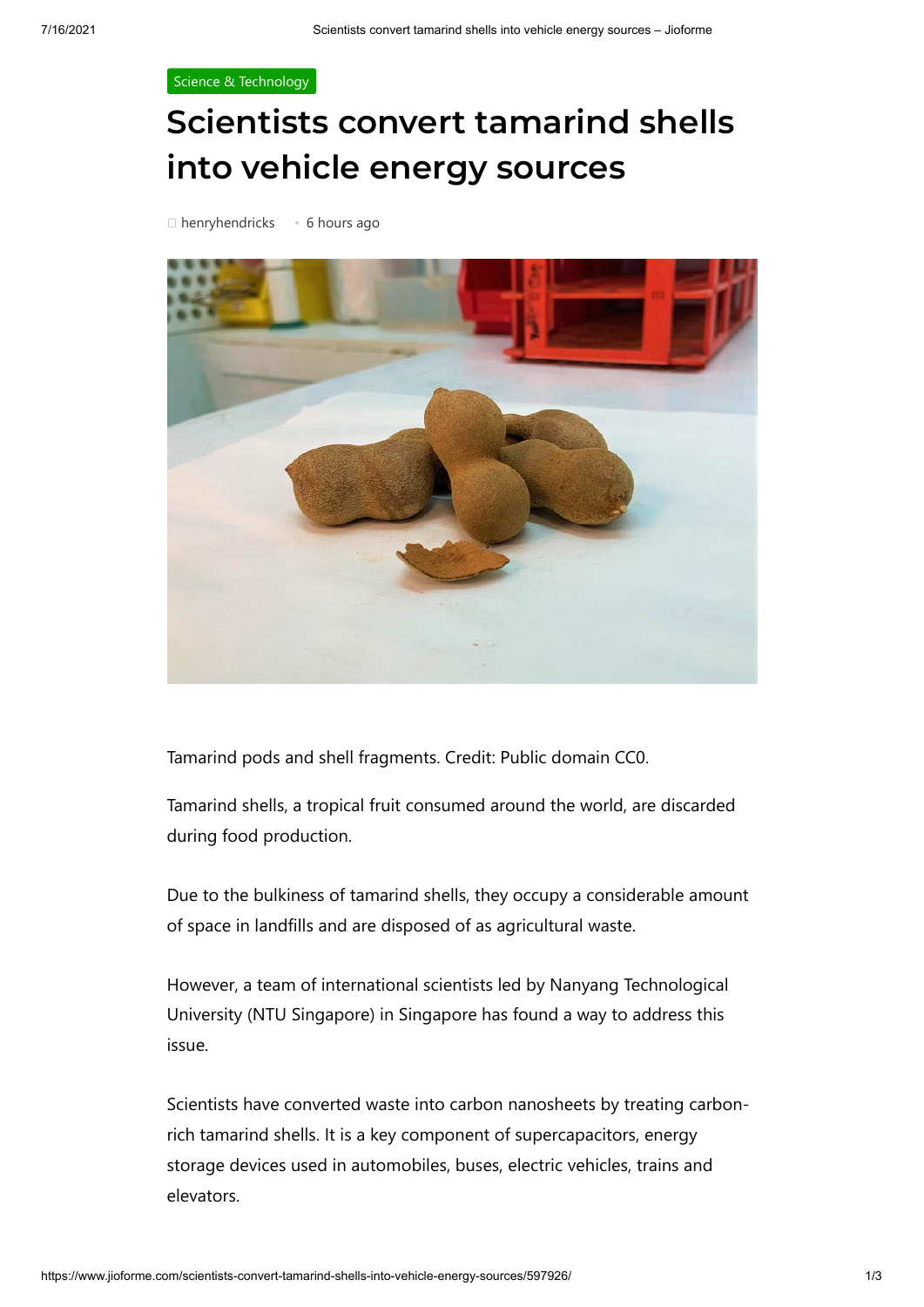This study reflects NTU's commitment to tackle the grand challenges of sustainability for humankind as part of its strategic plan for 2025, which aims to accelerate the transformation of research discoveries into innovations that mitigate environmental impact. doing.

A team of researchers from NTU Singapore, the University of Applied Sciences in West Norway in Norway, and the University of Aragappa in India believe that scaling up these nanosheets will be an environmentally friendly alternative to industrially produced ones. I am. At the same time, it reduces waste.

Associate Professor (Steve) Quantan of the Department of Electrical and Electronic Engineering at NTU, who led the research, said:

"Through a series of analyzes, we found that the performance of tamarind shell-derived nanosheets is comparable to that of industrially produced nanosheets in terms of porous structure and electrochemical properties.

The process of making nanosheets is also the standard method for making activated carbon nanosheets. "

Professor G. Ravi, Dean of the Faculty of Physics, co-authored with Assistant Professor R. Yuvakkumar of the University of Aragappa, said:

"Tamarind shells can reduce the amount of space required for landfill, especially in regions of Asia such as India, one of the world's largest producers of tamarind, which is tackling waste disposal issues. . "

This study was published in a peer-reviewed scientific journal [Chemosphere](https://doi.org/10.1016/j.chemosphere.2021.131033)..

## **Carbon nanosheet step-by-step recipe**

To produce carbon nanosheets, researchers first washed the tamarind fruit shells, dried them at 100 ° C for about 6 hours, and then ground them into powder.

Scientists then baked the powder in an oxygen-free oven at 700-900 degrees Celsius for 150 minutes to convert it into ultra-thin carbon sheets called nanosheets.